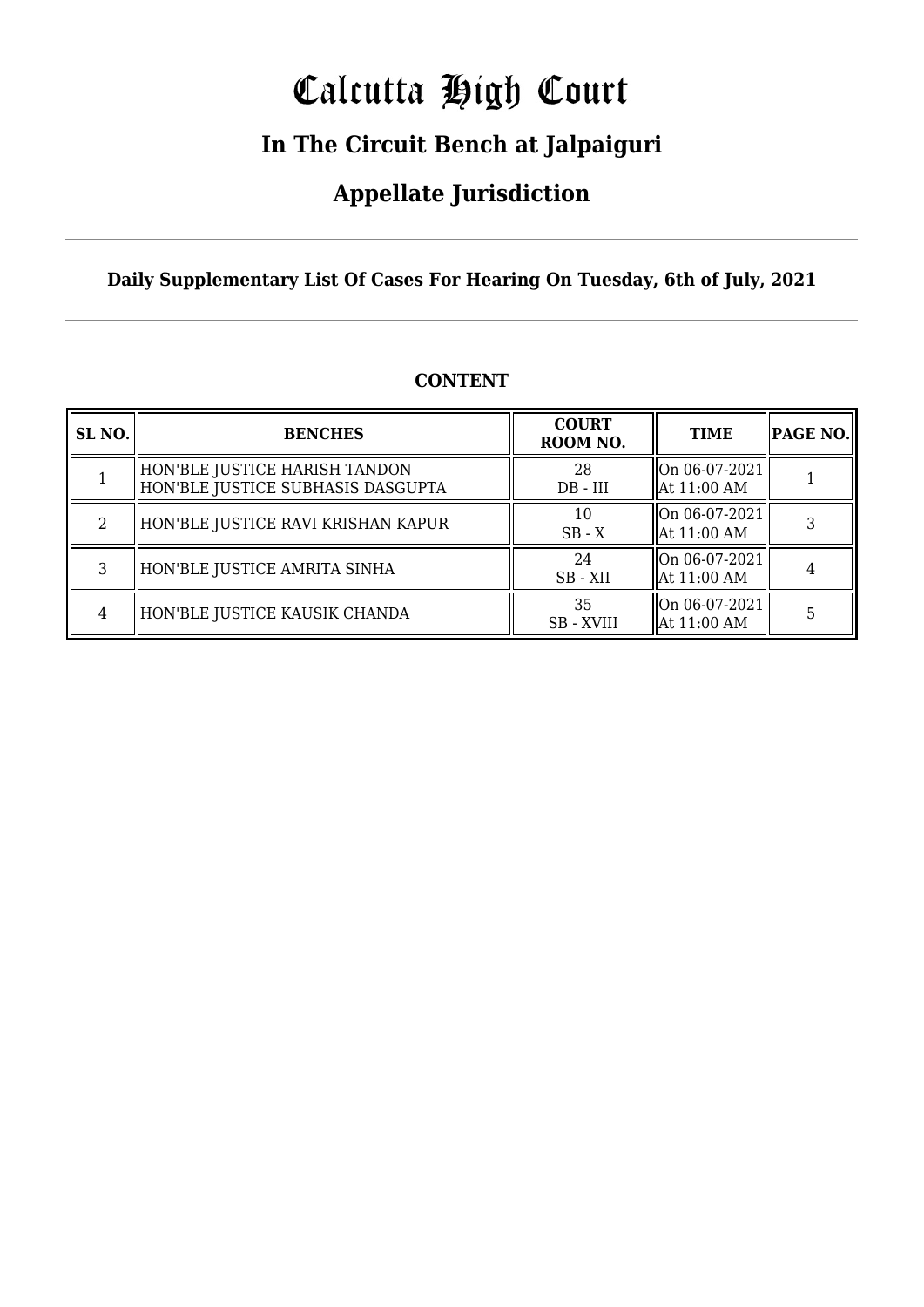

**DAILY CAUSELIST For Tuesday The 6th July 2021**

**COURT NO. 28**

**DIVISION BENCH (DB - III)**

**AT 11:00 AM**

**HON'BLE JUSTICE HARISH TANDON HON'BLE JUSTICE SUBHASIS DASGUPTA (VIA VIDEO CONFERENCE)**

**FROM PRINCIPAL BENCH**

#### **APPLICATION FOR ANTICIPATORY BAIL**

| 1 | CRM/405/2021       | SURABHI JAIN AND ORS<br><b>VS</b><br>THE STATE OF WEST<br><b>BENGAL</b>                        | SIDHI SETHIA                        |
|---|--------------------|------------------------------------------------------------------------------------------------|-------------------------------------|
|   | IA NO: CRAN/1/2021 |                                                                                                |                                     |
| 2 | CRM/670/2021       | PRASENJIT ROY<br><b>VS</b><br><b>STATE OF WEST BENGAL</b><br>AND ORS.                          | ARNAB SAHA                          |
| 3 | CRM/683/2021       | SHIULI BARMAN @<br><b>CHANDANA BARMAN</b><br>VS<br>THE STATE OF WEST<br><b>BENGAL</b>          | SUDIP GUHA                          |
| 4 | CRM/691/2021       | PACHA MADAK @<br>SUKESHWAR MODAK AND<br><b>ANR</b><br>VS<br>THE STATE OF WEST<br><b>BENGAL</b> | HILLOL SAHA<br><b>PODDER</b>        |
|   |                    | <b>APPLICATION FOR BAIL</b>                                                                    |                                     |
| 5 | CRM/563/2021       | <b>UJJAL SARKAR</b><br><b>VS</b><br>THE STATE OF WEST<br><b>BENGAL</b>                         | <b>HILLOL SAHA</b><br><b>PODDER</b> |

IA NO: CRAN/1/2021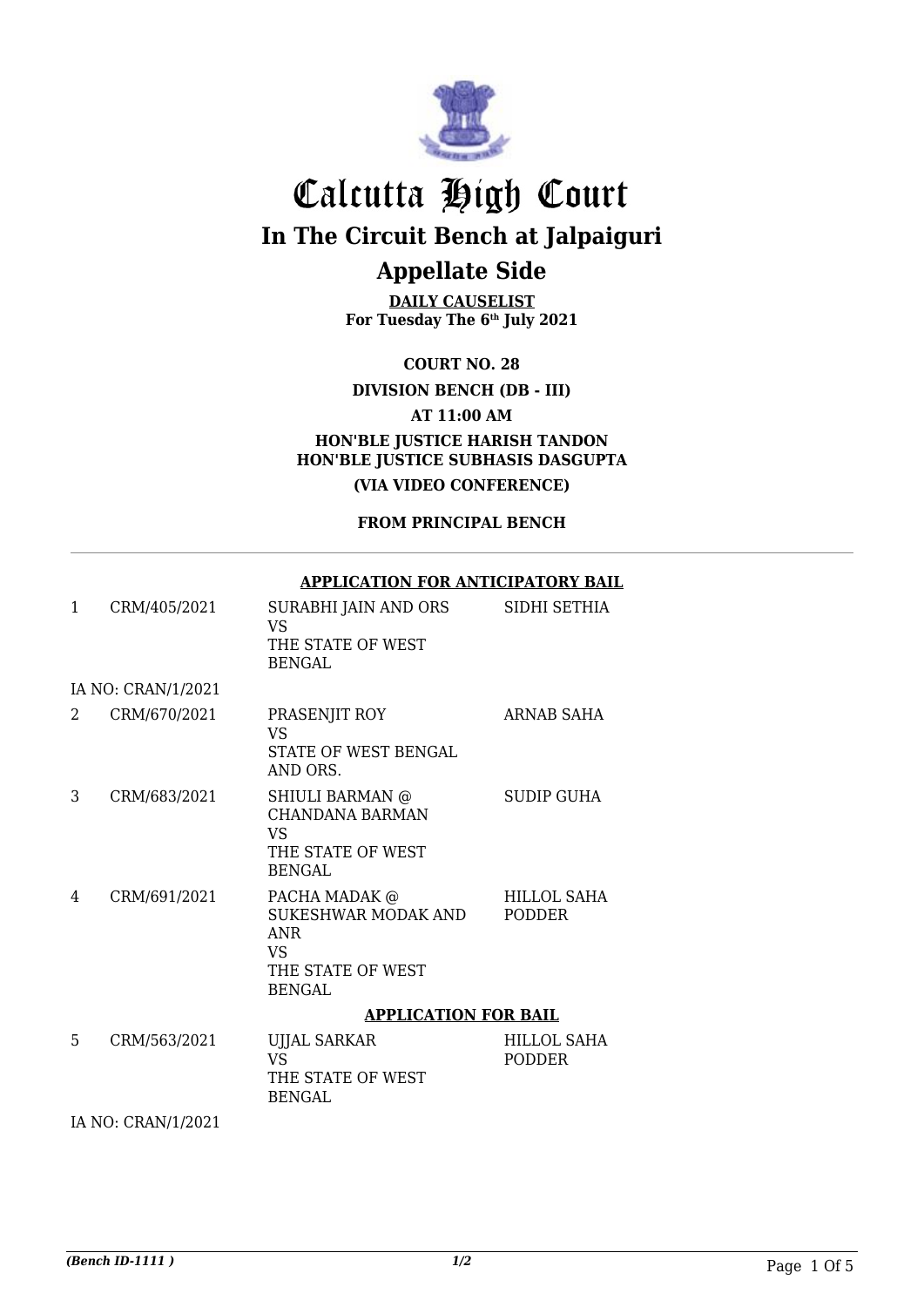| 6. | CRM/688/2021 | KHOKON DEBNATH<br>VS        |
|----|--------------|-----------------------------|
|    |              | THE STATE OF WEST<br>BENGAL |

JAYDEEP KANTA BHOWMIK

#### **APPLICATION**

|                 | IA NO. CRAN/1/2021 RAMESH MANJU BISHNOI@ | PRITAM ROY |
|-----------------|------------------------------------------|------------|
|                 | RAMESH MANJU BISHNOY@                    | PRITAM ROY |
|                 | RAMESH KUMAR BISHNOI                     |            |
| In CRM/497/2021 | Vs                                       |            |
|                 | THE STATE OF WEST                        |            |
|                 | BENGAL.                                  |            |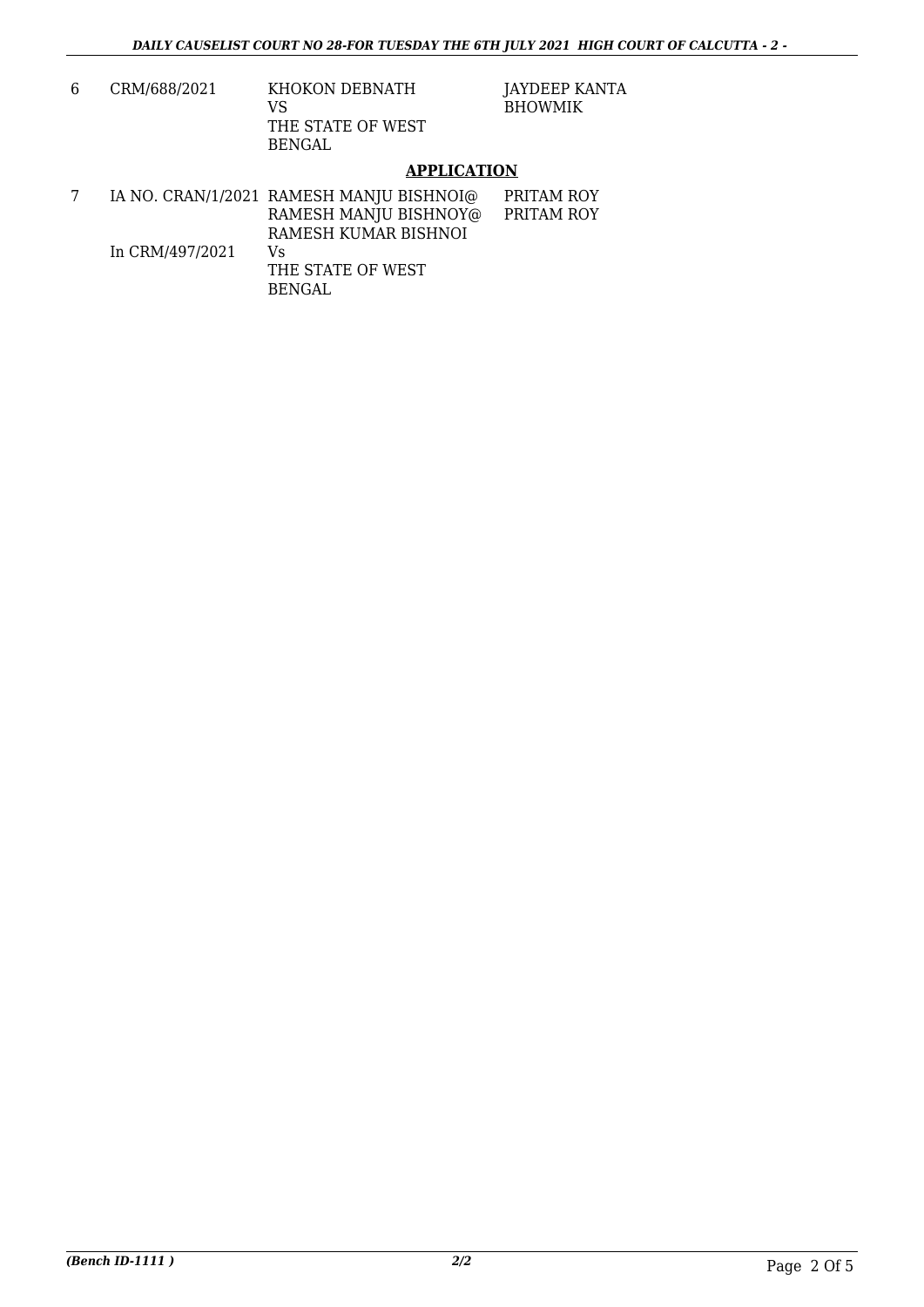

**DAILY CAUSELIST For Tuesday The 6th July 2021**

**COURT NO. 10 SINGLE BENCH (SB- X) AT 11:00 AM HON'BLE JUSTICE RAVI KRISHAN KAPUR (VIA VIDEO CONFERENCE)**

**FROM PRINCIPAL BENCH**

#### **MOTION**

1 WPA/1080/2021 NAGENDRA NATH ROY

VS STATE OF WEST BENGAL AND ORS.

BAIDURYA GHOSAL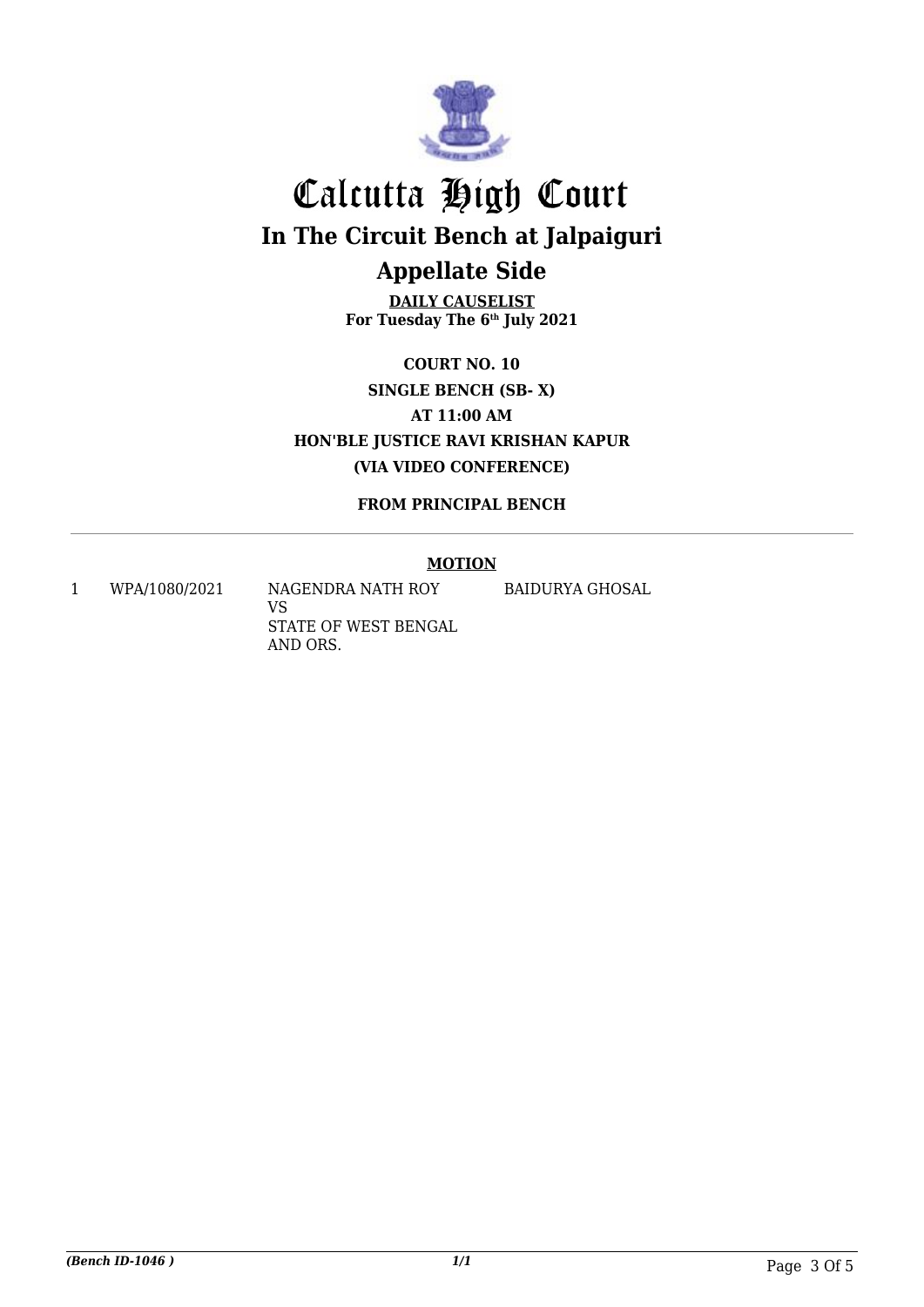

**DAILY CAUSELIST For Tuesday The 6th July 2021**

**COURT NO. 24 SINGLE BENCH (SB - XII) AT 11:00 AM HON'BLE JUSTICE AMRITA SINHA (VIA VIDEO CONFERENCE)**

**FROM PRINCIPAL BENCH**

#### **MOTION**

1 WPA/1089/2021 NIRMALA DEVI

VS STATE OF WEST BENGAL AND ORS.

KAUSTUV SHOME